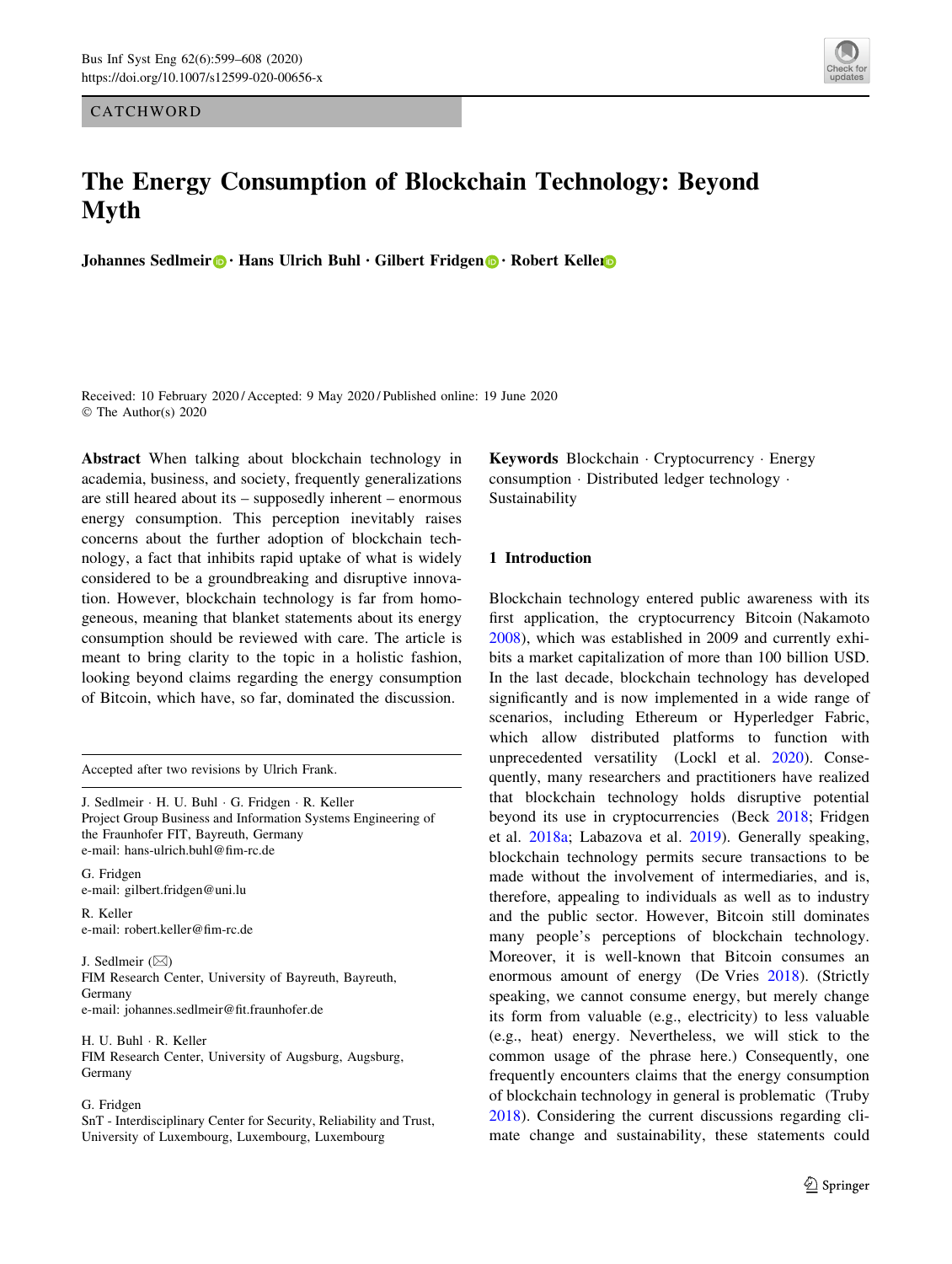<span id="page-1-0"></span>therefore inhibit or delay the widespread adoption of blockchain technology (Beck et al. [2018](#page-8-0)).

This article challenges the common prejudices regarding the energy consumption of the supposedly homogeneous blockchain technology by providing a detailed analysis of current scientific knowledge. It, thereby, addresses the energy consumption of IS, in general a subject for which BISE traditionally takes responsibility (Buhl and Jetter [2009;](#page-8-0) Schmidt et al. [2009](#page-9-0)). In particular, it also addresses the need for a detailed investigation into the energy consumption of blockchain technology, as pointed out in Beck et al. [\(2017\)](#page-8-0). In Sect. 2, we first provide some technical background for Proof-of-Work (PoW) blockchains and determine the level of their energy consumption. Using these estimates, we illustrate that today's PoW cryptocurrencies do, indeed, consume an amount of energy which may be regarded as disproportionate when compared to the currencies' actual utility. However, we also argue that the energy consumption associated with a widespread uptake of PoW cryptocurrencies is not likely to become a major threat to the climate in the future. In Sect. [3](#page-4-0), we put these results into perspective by presenting blockchains with alternative consensus mechanisms. We illustrate that these kinds of blockchain technology already consume several orders of magnitude less energy than the first generation PoW blockchains and that these blockchains, thus, largely mitigate the energy problem. However, we argue that, in addition to consensus, the redundancy underlying all types of blockchain technology can make blockchain-based IT solutions considerably more energy-intensive than a nonblockchain, centralized alternative. In Sect. [4](#page-5-0), we discuss this issue and also give an overview of methods and concepts which could further decrease the energy consumption of blockchain technology. In Sect. [5](#page-6-0), we illustrate our findings by a first rough comparison of the energy consumption of some non-blockchain, centralized systems to that of basic blockchain architectures. We conclude with with an outlook and suggested topics for further research in Sect. [6](#page-7-0).

# 2 Proof-of-Work Blockchains

# 2.1 Technological Basics

Bitcoin, the first application built on blockchain technology, is a decentralized payment system in which all participating computers (''nodes'') store a copy – or, more precisely, a replica, since there is no distinguished master – of the associated ledger. A ledger is commonly defined as a collection of accounts, stating one's current rights of ownership of a particular asset – in the case of Bitcoin, units of the eponymous cryptocurrency. The underlying technology, blockchain, provides a means to store information chronologically and redundantly on a decentralized database, and an agreement process through which the nodes synchronize and modify their global state (''operate transactions'') (Crosby et al. [2016\)](#page-8-0). It is, therefore, not exclusively suitable for use with cryptocurrencies, but can be applied to many processes in which the involvement of an intermediary such as a bank, a notary, or any (digital) platform owner is not desirable.

Blockchains, in general, achieve this synchronization by linking transactions to form batches (''blocks'') and adding these, sequentially, to the existing linear data structure (''chain''). Utilizing Merkle trees and hash-pointers, this data structure is highly tamper-sensitive, making retrospective manipulations easy to detect. Agreement about which new blocks to append is reached using a so-called consensus mechanism. Anyone can run a node for the common cryptocurrencies and participate in the consensus mechanism of their underlying blockchains using public key cryptography and hence without any form of registration. Consequently, blockchains underlying such open systems, which allow for unrestricted access and participation, are termed permissionless. Since, on a permissionless blockchain, the inclusion of a distinct entity to provide accounts and passwords is not viable, authentication based on a public key infrastructure is highly suitable. For such blockchains, a simple voting-based agreement process based on ''one man – one vote'' is not secure, since a potential attacker could simply create multiple accounts to gain a majority and take control of the system; this is called a Sybil attack (Douceur [2002](#page-8-0)).

Bitcoin's key innovation was to provide a suitable consensus mechanism for the use in this scenario. Specifically, Bitcoin combined several well-known concepts from cryptography to form the so-called PoW. This refers to the right to create a new block from a subset of queued transactions when one finds a solution to a cryptographic, computationally intensive puzzle. The process of searching for a solution is called ''mining''. This results in coupling the voting weight to a scarce resource – computing power and thus energy – and hence prevents Sybil attacks. The mining process is economically incentivized in that participants are rewarded for every valid block that is found and disseminated. The reward typically consists of a certain amount of the associated cryptocurrency and the fees for the associated transactions. The value of the former is proportional to the cryptocurrency's market price, so the success of cryptocurrencies on financial markets in the last years has provided a very strong incentive to participate in mining. In turn, this has led to an enormous energy consumption associated with the underlying PoW blockchains.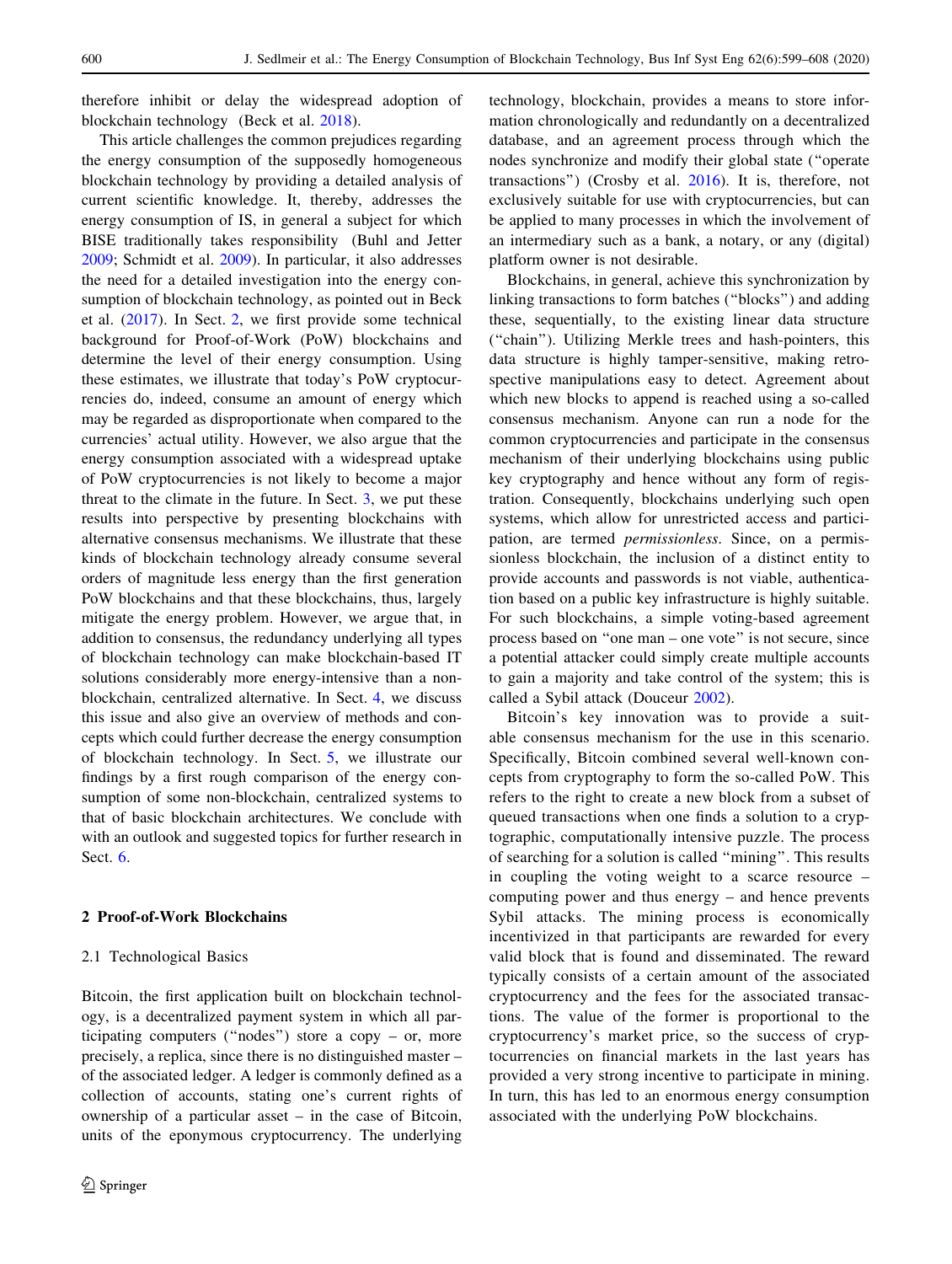<span id="page-2-0"></span>It is essential to note that the high energy consumption of PoW blockchains is neither the result of inefficient algorithms nor of outdated hardware. Strikingly, such blockchains are ''energy-intensive by design''. It is their high energy consumption that protects PoW blockchains from attacks: Depending on the scenario, an attacker must bear at least 25 to 50% of the total computing power that participating miners use for mining – and, thus, the same proportion of the total energy consumption (under the assumption of equal hardware) – to be able to successfully manipulate or control the system (Eyal and Sirer [2014](#page-8-0)). Consequently, the more valuable a PoW cryptocurrency is, the better it is protected against attacks, confirming that PoW is, indeed, a thoughtful design.

## 2.2 General Estimates

Starting with the work of O'Dwyer and Malone [\(2014](#page-9-0)), researchers have analyzed the energy consumption caused by Bitcoin in numerous scientific publications over recent years (Stoll et al. [2019\)](#page-9-0). However, results regarding the energy consumption of PoW cryptocurrencies and blockchain technology in general are rare. Determining the exact value for the energy consumption of a multitude of open, distributed networks is a hard task because the precise number of participants, the properties of their hardware, and the effort which they put into mining are unknown. Fortunately, however, one can obtain good estimates for a lower and an upper bound of the energy consumption of any PoW blockchain by following Vranken [\(2017](#page-9-0)) and Krause and Tolaymat ([2018\)](#page-9-0): Since both the difficulty of the cryptographic puzzles and the frequency at which solutions are found are easily observable, one can calculate the expected value of the minimum frequency of calculations (''hash-rate'') needed to solve the puzzles as often as observed. This gives a lower bound of the energy consumption of an arbitrary PoW blockchain:

total power consumption  $\ge$  total hash rate

 $\times$  min energy per hash. (1)

This estimate indicates the lower bound, reflecting the likelihood that more solutions are found than disseminated, that further computations  $-$  in addition to mining  $-$  are being carried out, and that not every miner has the most energy-efficient hardware.

Both the current hash rate of a public blockchain and the energy efficiency of the most efficient mining hardware can easily be retrieved from online material. However, one must be aware that mining hardware is in general blockchain-dependent because the algorithms used for hashing can differ. For example, Bitcoin uses SHA256, for which very efficient application-specific integrated circuits (ASICS) exist, i.e., chips that are highly optimized for computing hash values and, thus, for solving the puzzles. On the other hand, Ethereum was designed to prevent the use of highly specific mining hardware, so general-purpose GPUs can be used for mining. Note that (1) does not depend on any other parameters and, therefore, gives a very reliable lower bound. Entering the current numbers – retrieved from Coinmarketcap ([2020\)](#page-8-0) and Coinswitch  $(2019)$  $(2019)$  on 2020-02-05 – into (1) yields a lower bound for power consumption of 6.8 GW, which equates to an annual energy requirement of at least 60 TWh. Alternatively, one could, of course, also integrate the time-dependent lower bound over the period under consideration.

One can also determine an upper bound for the energy requirement of the mining process for a PoW blockchain, assuming honest and rational miners whose utility from mining is solely financial profit: Participation in the mining process is only profitable as long as the expected revenue from mining is higher than the associated costs:

mining rewards  $+$  transaction fees  $=$  tot. mining revenue

 $>$  tot. mining costs  $\geq$  tot. energy consumption  $\times$  min.electricity price.

A few easy manipulations yield the desired upper bound:

total power consumption

$$
\leq \frac{\text{block reward} \times \text{coin price} + \text{transaction fees}}{\text{avg. blocking} \times \text{min. electricity price}}.
$$
 (2)

As hardware costs represent a substantial part of the costs side, and electricity prices vary significantly around the globe, we cannot assume that the upper bound is very tight. The block reward, i.e., the number of cryptocurrency coins one receives for solving a puzzle, the price of a coin, and current transaction fees are, again, publicly observable for every PoW cryptocurrency, meaning that only sensitive number which has to be estimated is the minimum electricity price. De Vries [\(2018](#page-8-0)), for example, argues that  $0.05 \frac{\text{USD}}{\text{kWh}}$  is a reasonable lower bound for electricity prices. This gives an upper bound of approximately 125 TWh per year for the energy consumption of Bitcoin, using data from Coinmarketcap ([2020\)](#page-8-0) for 2020-02-05.

We repeated the calculation of the lower bound (1) and the upper bound  $(2)$  for the remaining 4 PoW cryptocurrencies with market capitalization of at least 1 billion USD. Figure [1](#page-3-0) displays the resultant ranges for their respective energy consumption:

We see that the lower and upper bounds are, in general, quite close and, therefore, represent a meaningful estimate of the actual energy consumption for each of the 5 major PoW cryptocurrencies. A manifestation of this fact could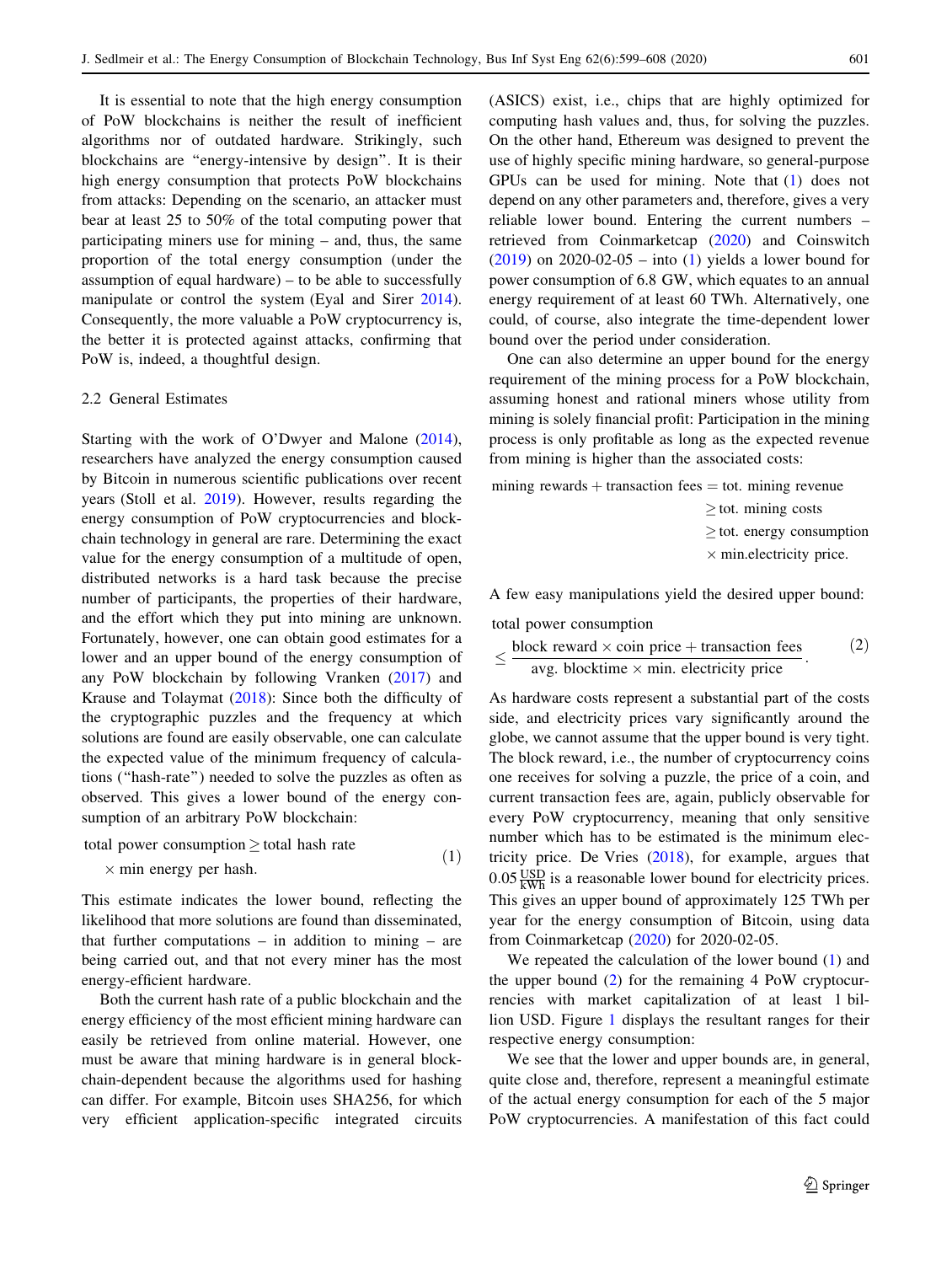<span id="page-3-0"></span>

Fig. 1 Market capitalization and the computed bounds on energy consumption for the 5 highest valued Proof-of-Work cryptocurrencies. Note the logarithmic scale on the y-axis

be observed when in the course of a general drop in financial markets due to the Corona pandemic, market prices for Bitcoin dropped by up to 40% in March 2020. This implies a drop of the upper bound [\(2](#page-2-0)) in our model by the same rate, and, indeed, the total hash rate was observed to drop by approximately 30% shortly after: Seemingly, mining was no longer profitable for some miners at this point (Beincrypto [2020](#page-8-0)). This incident also illustrates that the upper bound is highly sensitive on the economic circumstances: Assuming that electricity prices dropped by the same rate as the prices for cryptocurrencies – which is in fact conceivable in an economic crisis – the upper bound ([2\)](#page-2-0) would remain unchanged. On the other hand, if electricity prices generally dropped by 50%, e.g., due to decreased demand or increased feed-in of renewables, or a rush for cryptocurrencies led to an increase of their prices by 100% and, therefore, to a level that we have already observed by the beginning of 2018, our upper bound would double in each of the scenarios, and even quadruple if both happened to occur at the same time. Consequently, we learn that we cannot take for granted that the given upper bound holds forever; it merely represents a snapshot for the current economic situation.

We also observe that the expected energy consumption of the 5 investigated cryptocurrencies strongly correlates with their market capitalization, which makes sense since parameters, such as block reward per time, are comparable among the cryptocurrencies and total transaction fees are generally low compared to block rewards. Moreover, the total market capitalization for all other PoW cryptocurrencies is significantly lower than that of Bitcoin itself. This indicates that the total energy consumption of all PoW cryptocurrencies other than Bitcoin will fall below our upper bound for the energy consumption of Bitcoin. A more precise estimate could be obtained by applying [\(2](#page-2-0)) to all remaining PoW cryptocurrencies. This would, however, be a tedious task, as one would have to collect specific parameters, such as block reward and average block time, for each PoW cryptocurrency, of which there are currently more than 1000.

In both estimates, we have, so far, only taken into account the energy consumption involved in mining, i.e., solving the cryptographic puzzles, and neglected the energy consumption of the other tasks which have to be performed on the participating nodes, mainly, validating new blocks and updating their local databases accordingly. This is, in fact, a reasonable approximation: for the lower bound, we only lose some tightness. To justify the validity of our upper bound, we argue that the energy consumption associated with maintaining the nodes, mining excluded, is, in fact, negligible compared to the energy consumption of mining for today's major PoW blockchains: To validate a single block in today's cryptocurrencies, every node must typically download up to a few Megabytes of data and perform as many as several thousand hash computations, as well as a comparable number of corresponding computations and database operations. For example, in a 1 MB block used in Bitcoin, there can only be a maximum of around 2000 transactions. These are the leaves of the Merkle tree and, therefore, give a total of 4000 hash value computations and a similar number of corresponding database manipulations and signature checks. By comparison, finding a single block currently involves around  $10^{23}$ hash computations to solve a puzzle in Bitcoin, around  $10^{20}$ hash computations for Bitcoin Cash and Bitcoin SV, and around 10<sup>15</sup> hash computations for Ethereum and Litecoin. Even for a million nodes – and taking into account differences in efficiency between common and specialized mining hardware, given that ASICS can be millions of times more efficient than CPUs at computing hashes – the energy consumption associated with mining is still orders of magnitude higher than the energy consumption required to maintain the nodes (De Vries [2018](#page-8-0)).

At this point, it is important to emphasize that further increasing the energy efficiency of mining hardware would not reduce a PoW blockchain's energy requirements in the long term: To keep the average time for solving a puzzle constant, and, hence, to ensure the security and constant functionality of the network, the difficulty of the cryptographic puzzles is periodically adapted to the total computing power of the network. Since energy costs outweigh hardware costs in the long run, participants with improved hardware can solve more puzzles at the same energy costs. Other participants have to follow suit with the competition. This, in turn, involves higher overall computing power, and means that the difficulty of the puzzle needs to be increased so that it is, on average, solved as frequently as before. Hence, it is only in the (short-term) conversion phase that positive effects are conceivable. In fact, competition in the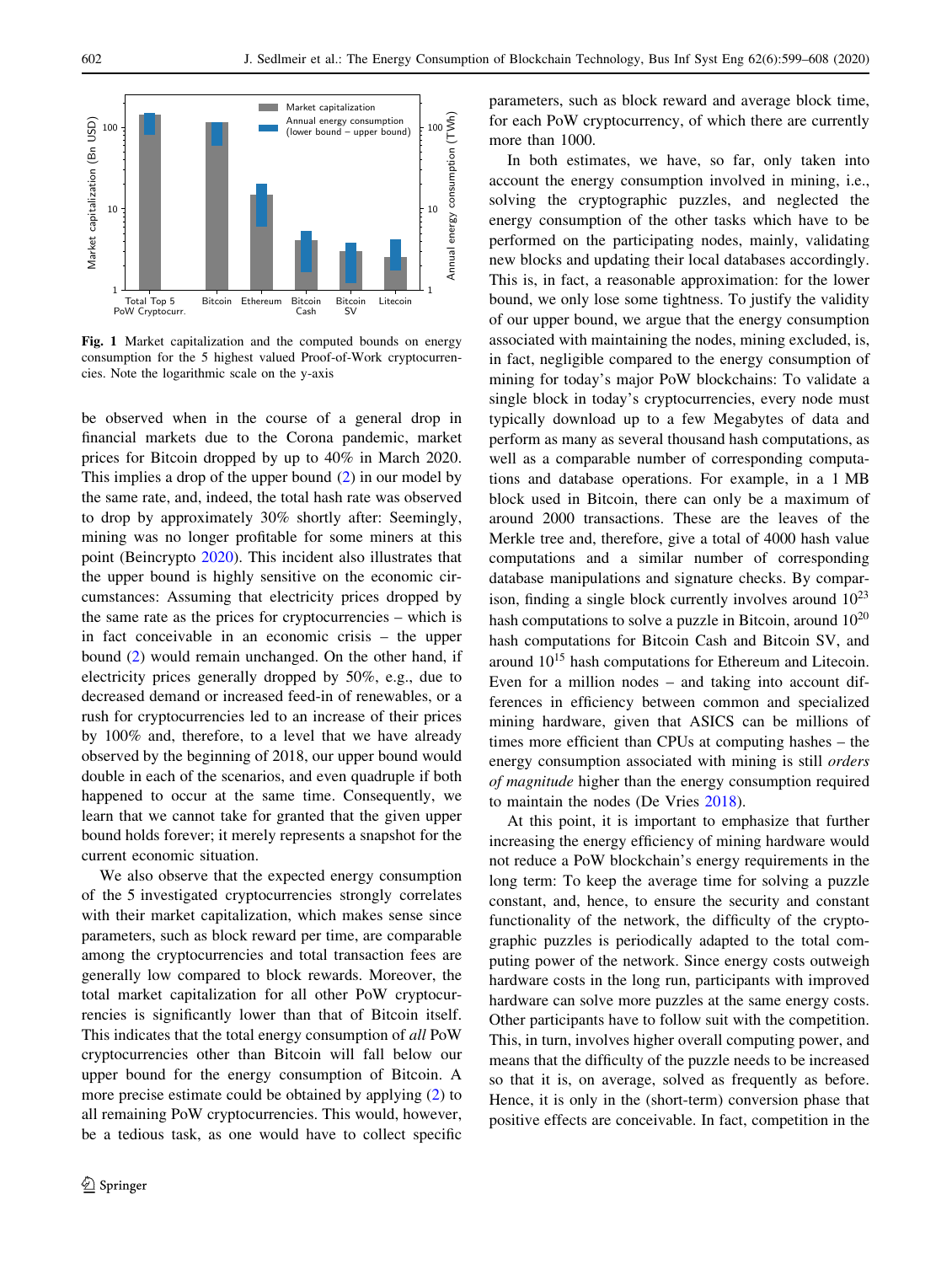<span id="page-4-0"></span>mining hardware market, resulting from the hype around cryptocurrencies, has dramatically increased the energy efficiency of mining hardware in the last decade. In the long term, it is to be expected that even with groundbreaking innovation in the energy efficiency of mining hardware, Bitcoin's and other PoW blockchains' energy requirements will remain at the previous level unless the remaining economic quantities on the right-hand side of ([2\)](#page-2-0) change considerably.

# 2.3 Closing Notes on the Energy Consumption of PoW **Blockchains**

In summary, our lower and upper bounds represent different approaches and use different quantities that have to be estimated. Yet, these bounds are very consistent in the case of all of the cryptocurrencies we investigated. For example, we determined electricity consumption to be between 60 and 125 TWh per year for Bitcoin. This is in the range of the annual electricity consumption of countries such as Austria (75 GWh) and Norway (125 GWh). However, as cryptocurrencies currently process only few transactions per second, the theoretical limit is typically in the low two- or three-digit range, e.g., approx. 15 for Ethereum and Bitcoin and 100 for Bitcoin Cash. This is primarily determined by the parameters 'average block time', 'minimum size of transactions', and 'maximum block size' (Georgiadis [2019\)](#page-9-0). Accordingly, a single transaction currently requires enough electrical energy to meet the needs of the average size German household for weeks, or even months. By contrast, traditional payment systems process, on average, thousands of transactions per second, and as many as tens of thousands at peak times. In their publication in ''Nature Climate Change'', Mora et al. [\(2018](#page-9-0)) extrapolate the energy consumption of a single Bitcoin transaction to the order of magnitude required for handling payments on a global scale. They claim that if Bitcoin were to handle the number of transactions required by a worldwide payment system, the associated emissions alone would lead to a global temperature increase of  $2 \text{ }^{\circ}C$ in the coming decades. However – as has already been pointed out in a critical 'Matters Arising' response by Dittmar and Praktiknjo  $(2019)$  $(2019)$  – when increasing the blocksize and, therefore, the throughput, according to our previous arguments, the energy consumption associated with mining would remain constant, and the energy consumption associated with the remaining tasks would still be negligible. This means that, overall, there would be no noticeable increase in total energy consumption. This argument is, however, based on the assumption that the economic quantities from the estimate of the upper bound ([2\)](#page-2-0), namely, the prices for electricity and the respective cryptocurrency, remain constant.

In practice, however, the blocks cannot be enlarged at will. While in Bitcoin Cash, for example, the blocksize has been increased by a factor of 8 (compared to Bitcoin) without any problems, a significantly larger block size is currently not practicable. This is because, the larger a block is, the longer it takes for it to be propagated by the worldwide blockchain network. This can have a negative effect for latency (the time it takes to distribute a new block to all nodes) and, also, security: More solutions to the puzzles are likely to be found as a certain block propagates through the network, splitting the honest miners' resources and, therefore, leaving the network more vulnerable to attack. Moreover, not every household can afford a high bandwidth and large hardware storage, so higher requirements can also lead to a lower degree of decentralization. This trade-off has already been discussed, e.g., in Bitcoin Magazine ([2018\)](#page-8-0). If, however, storage capacities (hard disks) and network speed continue to improve worldwide, a considerable increase in block sizes might be conceivable in the future. This would enable higher transaction rates without a noticeable increase in energy consumption.

Finally, for most PoW blockchains, the block reward is not constant, but periodically halved, typically, every few years. Since mining fees are currently negligible compared to block rewards, the upper bound ([2\)](#page-2-0) is proportional to the electricity price and block reward. Hence, if the prices for crypto-coins and electricity prices remain at the same level, one could even expect that in the long run, the energy consumption of PoW blockchains will also halve in each of these periods, until the rewards from mining are comparable to the total transaction fees.

We conclude that, although the energy consumption of PoW blockchains is arguably enormous in relation to their technical performance, it does not represent an essential threat to the climate, even if significantly more transactions are processed in the future. Moreover, since the area of application of most blockchains – and, in particular, the major cryptocurrencies – is often far beyond payments, plenty of opportunities for new ecosystems and business models arise. An evaluation should therefore not only compare performance metrics and energy consumption, but also take into account the unique opportunities offered by this technology.

## 3 Alternative Consensus Mechanisms

Fortunately, the PoW consensus mechanism, which – as already described – was designed to be energy-intensive, is not the only way to achieve consensus in a distributed system. The probably best-known alternative for the permissionless systems required for cryptocurrencies and other open decentralized applications is the so-called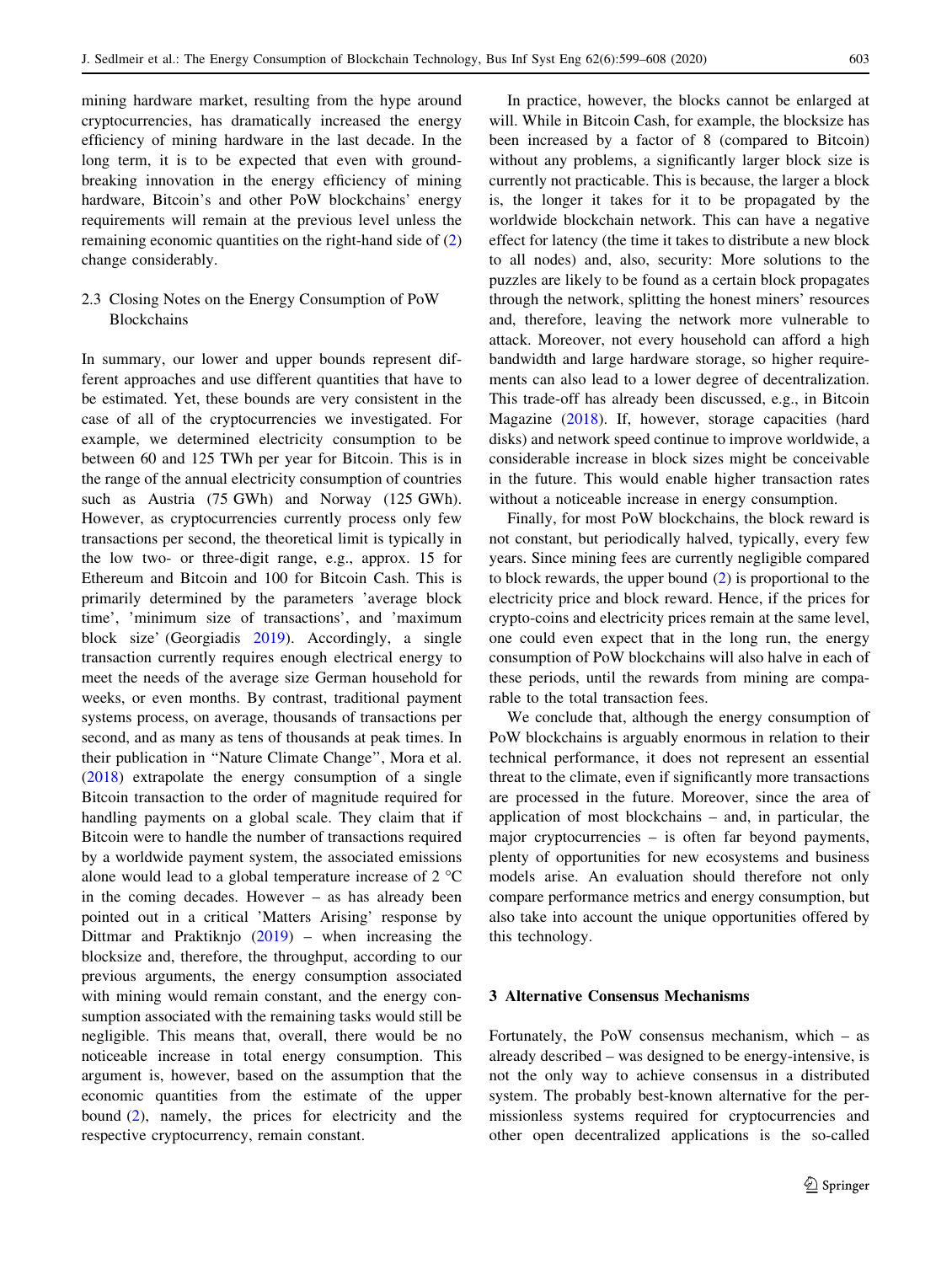<span id="page-5-0"></span>Proof-of-Stake (PoS) consensus mechanism. In this case, the weight of a participant's vote is not tied to the scarce resource of computing power, but to the scarce resource of capital (see Sect. [2.1](#page-1-0) on why coupling with a scarce resource is necessary). More precisely, there is a random mechanism (there are no truly random number generators for classical computers, but, as a first approximation, this heuristics provides a good indication. The pseudo-randomness typically comes from a subset of the previous blocks) that determines who is allowed to build (''mint'', "forge", "bake") and attach the next block. With the help of this mechanism, the probability of being selected is linked to the amount of cryptocurrency that the node has deposited and locked (''staked'') for this purpose. The deposit also incentivizes the node to stick to the rules of the network, as any misbehavior detected will lead to the node losing this deposit. The advantage of PoS is that it does not involve any computationally intensive steps such as solving the cryptographic puzzles in PoW. The computational complexity of PoS consensus is low and, typically, insensitive to network size. It is, therefore, very energy-efficient for large-scale systems. Accordingly, based on our arguments regarding the energy consumption associated with operating transactions in Sect. [2,](#page-1-0) the energy consumption of PoS blockchains is several orders of magnitude lower than that of PoW. It is primarily for this reason that the community of the cryptocurrency with the currently second-highest market capitalization, Ethereum, is trying to switch from PoW to PoS. Other cryptocurrencies, such as EOS, Tezos, and TRON – all of which feature in the Top 20 cryptocurrencies in terms of market capitalization – are already successfully using PoS. There are, however, controversial discussions in the community. Some argue that getting rid of PoW's energy consumption comes at the price of security, e.g., because one can only accrue voting weight (capital) from inside the system. However, one can also argue that PoS has less of a tendency to centralize (mining has economies of scale) and is, thus, more secure in the long run. We will not enter in this discussion up here but want to highlight that the outcome will likely decide which consensus-type for permissionless blockchains prevails and, therefore, impacts the energy consumption of future open decentralized applications.

On the other hand, blockchain technology can also be useful in constellations in which only a restricted group of participants take part in consensus. These are referred to as permissioned blockchains. They are of particular interest to many industries and, also, to the public sector: participants usually build a consortium, and there is a registration process meaning that all of the participants in consensus are known (Fridgen et al. [2018b](#page-9-0); Rieger et al. [2019](#page-9-0)). Therefore, it is not necessary to tie voting weight to a scarce resource here, and one can reach consensus using some kind of election in which everyone has a single vote. Therefore, this kind of consensus mechanism is sometimes called Proof-of-Identity or, very often, Proof-of-Authority (PoA). The term PoA usually involves different levels of security, from mathematically proven and long-established, fully fault-tolerant mechanisms (Paxos, PBFT) over heuristically-secure algorithms, such as Istanbul BFT and Aura, to basic crash-tolerant mechanisms such as RAFT (De Angelis et al. [2017\)](#page-8-0). Popular implementations of such permissioned blockchains are Hyperledger Fabric and Quorum. The more secure these PoA consensus mechanisms are, the greater their complexity and, therefore, the greater their energy consumption. For example, PBFT consensus overhead scales at least quadratically with respect to the number of nodes in the network and is hence – by contrast to PoW and PoS – highly sensitive on the network size. This, in turn, correlates with the energy consumption associated with consensus.

Beyond these popular consensus mechanisms, there are several more, an overview of which is provided by Eklund and Beck ([2019\)](#page-8-0). An example is Proof-of-elapsed-time, which intends to establish trusted random number generators through secure hardware modules. As PoS and PoA, these further concepts typically do not involve a cryptographic puzzle, except for some concepts which try to establish some kind of ''useful Proof-of-Work'' which solves puzzles that are in some way meaningful for business or science. Since many of these types of consensus mechanisms are not currently prevalent in relevant applications, and because they usually have low energy requirements compared to PoW, we will not investigate these consensus mechanisms in more detail.

The main result of the discussion about blockchains with alternative consensus mechanisms is that, by getting rid of energy intensity by design, their energy consumption is orders of magnitude lower compared to PoW-blockchains. Consequently, the energy consumption of non-PoW blockchains can hardly be considered problematic for the climate. Yet, beyond PoW and, thus, on a completely different scale, the type of consensus mechanism can have a significant impact on energy consumption.

# 4 The Impact of Redundancy on Energy Consumption

We have already seen that a portion of blockchains' energy consumption relates to consensus, and another portion relates to redundant operations. We have seen that for PoW blockchains, the energy consumption related to consensus outweighs the energy consumption associated with operating transactions, so the redundancy aspect is usually not discussed in detail. For non-PoW blockchains, however, the energy consumption related to consensus is no more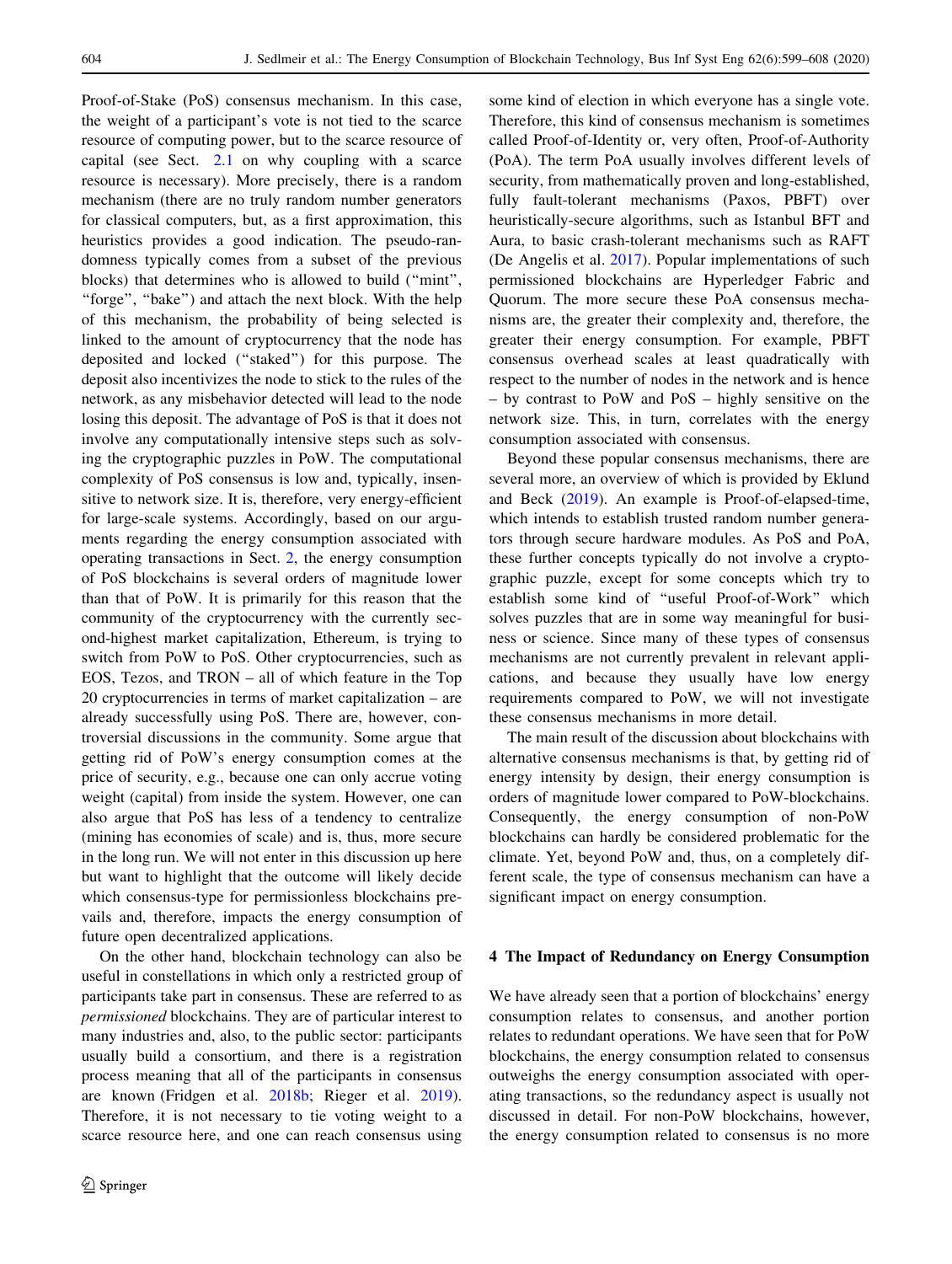<span id="page-6-0"></span>enormous, and, therefore, the contribution to total energy consumption by redundant operations may be significant. Hence, it is not only alternative consensus mechanisms that one should look at to further reduce the energy consumption of blockchain technology, but also concepts which allow reduced operation redundancy. Generally speaking, the primary motivations behind all of the concepts presented in this section that may help to reduce redundancy are increased scalability, throughput, and privacy for blockchain solutions. Conveniently, these all happen to reduce the degree of redundancy and, therefore, improve the overall energy consumption.

We can distinguish between two approaches to reducing redundancy: reducing the degree of redundancy, i.e., the number of nodes that perform certain operations, and the workload associated with operating a transaction. In attempts to reduce the degree of redundancy, a concept called sharding is often mentioned. Sharding is about splitting the nodes in the network into subsets (''shards'') and processing each transaction on only one of these subsets. How easily sharding can be achieved largely depends on the consensus mechanism. For example, sharding is very difficult to apply to PoW blockchains, because one has to make sure that, within a shard, computing power is roughly equally distributed to maintain a balance of voting weight among the associated nodes. In a PoS blockchain, voting power is tied to the capital deposited by each node. This information is publicly available and can, therefore, be freely used in creation of shards. Other concepts to reduce the degree of redundancy include off-chain payment channels between two parties who repeatedly interact. Such channels usually require a transaction on the blockchain, in the course of which off-chain payment channels are created and terminated. Ideally, however, all interim transactions are operated purely bilateral and do not involve a transaction on the corresponding blockchain. That is to say that, ideally, only balances, or accumulated deltas signed by the members on the payment hub, are periodically recorded onchain. Payment hubs, a generalization of payment channels to multiple parties, e.g., Nocust, or connections between them, e.g., Lightning for Bitcoin or Raiden for Ethereum, are the focus of active research (Gudgeon et al. [2019](#page-9-0)). A similar basic concept is the use of sidechains (e.g., Plasma for Ethereum). These are small blockchain networks which periodically refer to the main chain as a highly reliable root. Generally speaking, however, reducing the degree of redundancy also makes a blockchain network more centralized and must, therefore, be carefully weighed against concerns about security, liveness, and trust. Finding a good compromise between these interests could enable a reduction of the total workload in the system, and, therefore, a reduction of its total energy consumption.

On the other hand, the workload associated with redundant operations, e.g., the verification of new blocks, can be significantly reduced, which also mitigates the redundancy issue. One very straightforward improvement is, therefore, optimization of the computational complexity of the used cryptographic algorithms, e.g., for verifying signatures. Yet, this has some natural limits: Currently, transactions are operated ''naively'' on all nodes in the sense that all transaction-related data must be provided onchain and all nodes recompute every step on their own. This could be significantly improved by storing and verifying only short correctness proofs on a blockchain and distributing the larger, plaintext data on another layer to the relevant participants. In particular, SNARKS, STARKS, and other (Zero-Knowledge-)Proofs of computational integrity which require much less verification and communication overhead on-chain seem very promising (Ben-Sasson et al. [2019\)](#page-8-0). This is because, unlike methods that lower the degree of redundancy, these do likely not have a negative impact on security because every transaction is still verified by every node.

In summary, there are various ways to reduce the intrinsic redundancy of blockchains and, therefore, to reduce also their energy consumption. The relative energy saving potential is, however, negligible for PoW blockchains as the energy consumption of mining dominates all other contributions. However, it may still be relatively high for networks in which consensus is not energy-intensive, in particular, if the network is large.

# 5 A First Comparison of Different Architectures

We can now use our results from the previous chapters to make a first comparison of the energy consumption of typical blockchain architectures. The role of consensus has already been discussed in Sect. [3,](#page-4-0) where we suggested that a major distinction should be made between PoW and non-PoW blockchains, although the differences between other consensus mechanisms might also be significant. On the other hand, for small networks, redundancy does not add much absolute energy consumption, particularly when compared to the scale of PoW blockchains' energy consumption. By contrast, for large systems consisting of many nodes, the natural redundancy in a blockchain can lead to much higher energy consumption. If a PoS or alternative non-PoW blockchain replaces Bitcoin or another PoW cryptocurrency in the future, we have to expect that there will still be tens of thousands of nodes. Although the energy consumption of such a network will be negligible compared to Bitcoin, it will, therefore, remain high compared to a non-blockchain centralized system with minimal redundancy (i.e., because of backups). Figure [2](#page-7-0)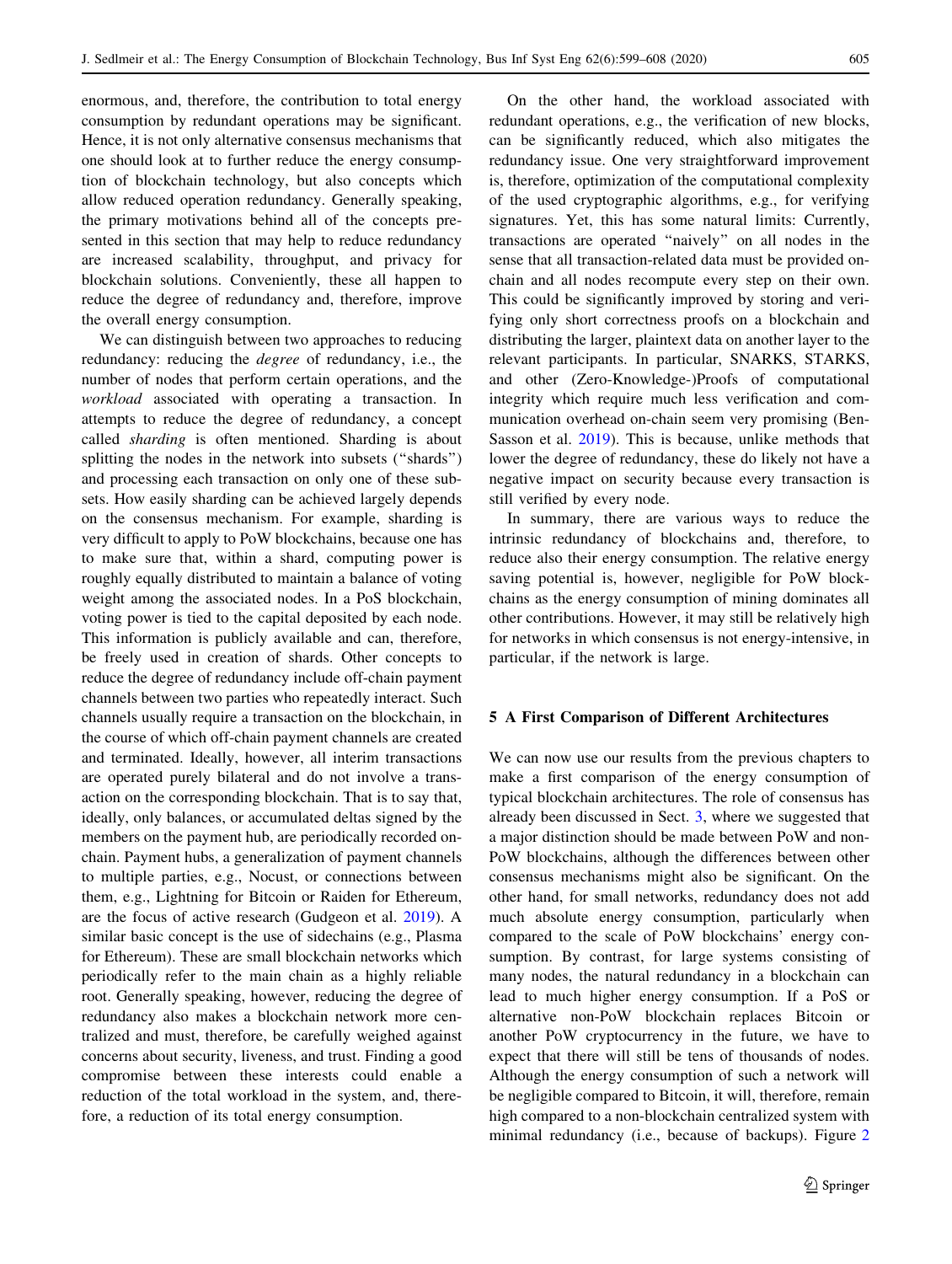<span id="page-7-0"></span>

Fig. 2 A rough comparison of the order of magnitude of energy consumption per transaction for different architectures. A simple server can operate transactions with very low energy consumption. A typical non-blockchain, centralized system in applications will use a more complex database and backups, thus mildly increasing the energy consumption. A small-scale permissioned blockchain as used in cross-enterprise use-cases has a similar degree of redundancy, but some additional yet limited overhead due to, e.g., PoA consensus and more complex cryptographic operations. A non-PoW permissionless blockchain with a large number of nodes can already exhibit a significantly increased energy consumption due to the high degree of redundancy. However, compared to a major Proof-of-Work blockchain, energy consumption is still negligible

illustrates this observation and gives a rough comparison of the energy consumption of different architectures, using selected centralized systems as a baseline. We decided to display the energy per transaction. However, as discussed in Sect. [2](#page-1-0), this is not an ideal metric for PoW blockchains but does correctly represent the order of magnitude.

We arrived at our estimates in the following way: A simple key-value store such as LevelDB can sustainably operate tens of thousands of transactions per second on office hardware with a power consumption of less than 100 W (own measurements), which yields less than  $10^{-2}$  J per transaction. A more complex database, such as CouchDB, with one backup still manages more than  $10<sup>3</sup>$ transactions per second on the same hardware, resulting in at most 0.1 J per transaction (own measurements). As an example of a small-scale enterprise blockchain, we refer to a Hyperledger Fabric architecture with 10 nodes, each on cloud instances with 32 vCPUs and therefore likely consuming a few thousand Watts in total. According to Androulaki et al. [\(2018](#page-8-0)), such a system can handle around 3000 transactions per second, so we arrive at an order of magnitude of 1 J per transaction. On the other hand, an Ethereum full node on Geth which does not mine consumes approximately 0.1 J for a simple payment transaction, depending on whether or not idle power consumption is taken into account (own measurements). This seems low, but in a network of  $10<sup>4</sup>$  nodes, which is approximately the number of active full nodes in Bitcoin or Ethereum, this amounts to approximately  $10<sup>3</sup>$  J per transaction, which is already orders of magnitude more than for the described centralized systems and small-scale enterprise blockchain. However, it is still many orders of magnitude less than for the current PoW blockchains such as Bitcoin with about  $10^9$  J per transaction. All numbers given here should be taken with caution as they are highly dependent on the precise architecture, security measures, type of hardware, and other parameters. They should therefore be regarded a ballpark estimate, and reliable numbers have yet to be established. We suggest this interesting topic for further work, including a more thorough investigation of the role of consensus mechanism and the energy efficiency of transactions depending on transaction type or choice of blockchain implementation. For permissioned blockchains, this might be particularly relevant when enterprises have to decide for or against a particular blockchain implementation.

### 6 Conclusion

In this article, we first analyzed the energy consumption of today's prevailing PoW blockchains, which underly most cryptocurrencies. While their energy consumption is, indeed, massive, particularly when compared to the number of transactions they can operate, we found that they do not pose a large threat to the climate, mainly because the energy consumption of PoW blockchains does not increase substantially when they process more transactions. We also argued that although the energy consumption of non-PoW blockchains and in particular permissioned blockchains which are used in enterprise context is generally considerably higher than that of non-blockchain, centralized systems, it is many orders of magnitude lower than that of PoW cryptocurrencies such as Bitcoin. We also observed a close interrelationship between security aspects and the choice of consensus mechanism and redundancy characteristics, and therefore, energy consumption. Hence, we conclude that further investigation in this direction, which has many similarities to Vitalik Buterin's ''scalability trilemma'', might help to find the best compromise between performance, security, and energy consumption.

Our contribution demonstrates that the energy consumption of blockchain technology differs significantly between different design choices. Consequently, it is an important dimension to consider during the conception of a blockchain-based IT solution (Kannengießer et al. [2019](#page-9-0)). We argued that using blockchain technology with non-PoW consensus – which is the case in an increasing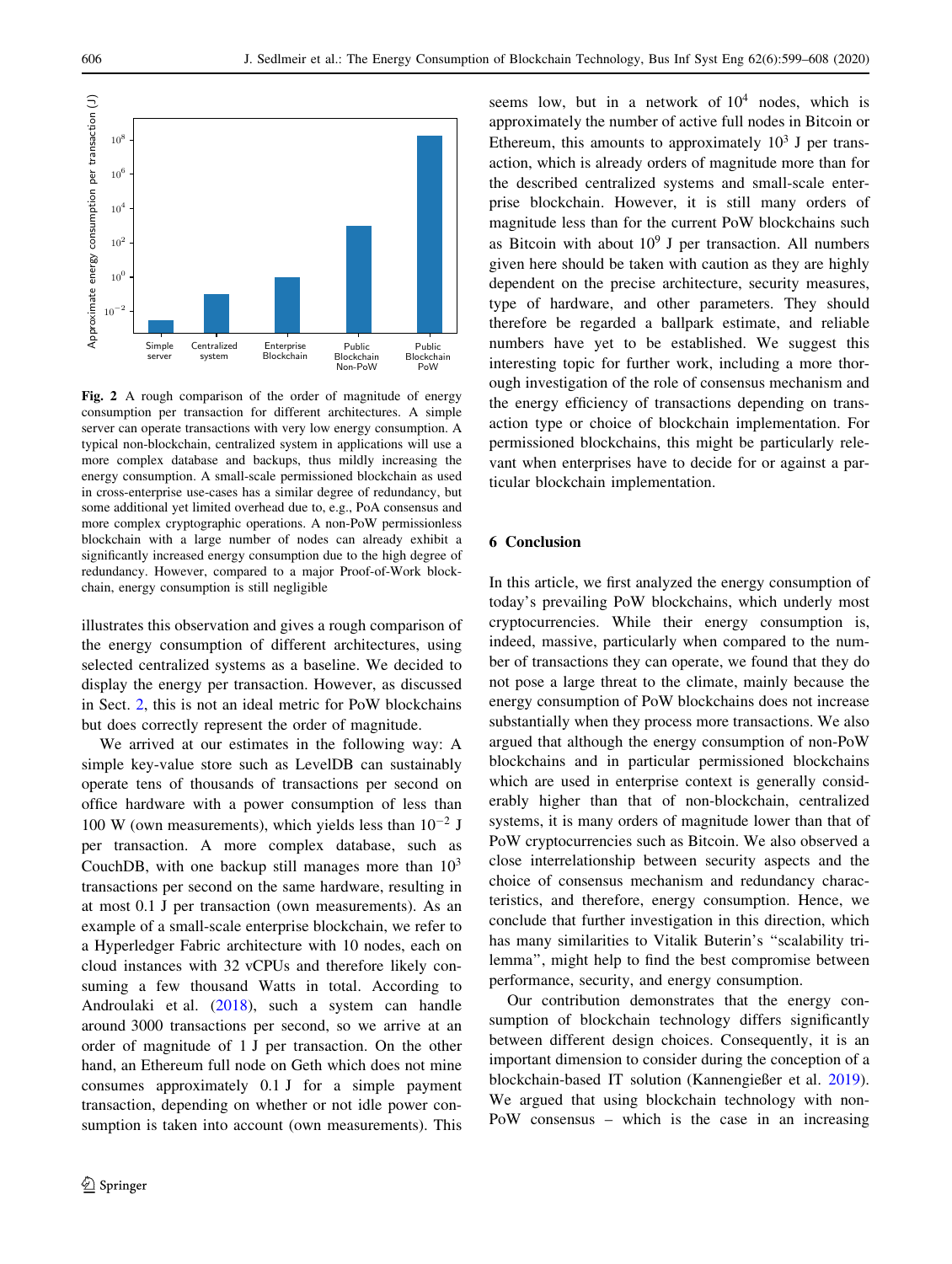<span id="page-8-0"></span>number of business applications – already substantially mitigates sustainability issues. However, we also illustrated that due to consensus and inherent redundancy, blockchainbased solutions in general still require more energy than non-blockchain, centralized architectures. However, in enterprise applications, blockchains are typically only one part of a hybrid solution in which most processes are operated via conventional IT, and little information which is relevant to the remaining participants on the blockchain is processed on-chain (Rieger et al. [2019\)](#page-9-0). Reducing the workflows operated on-chain to a minimum, therefore, also mitigates concerns about the energy consumption. On the other hand, we know from other areas of IT that significant energy savings can be enabled by process optimization and digitization. As there are plenty of scenarios in which blockchain technology might finally turn out to be an enabler of the further digitization of processes, the increase in energy consumption of a specific blockchain must always be weighed against the savings it provides. For example, by enabling the digitization of supply-chain processes, blockchain can substantially reduce the amount of paperwork and transport, including air-freight (Jensen et al. [2019\)](#page-9-0), or allow for more targeted recalls, leveraging many opportunities to reduce carbon emissions.

However, we still lack reliable information on the detailed energy consumption of different non-PoW blockchains. We also lack information on the quantification of their energy-saving potential for specific use-cases. Together, these remain a field for future work, which will involve a more detailed analysis of the role of consensus, as well as transaction-based overheads and efficiency, for a large subset of the consensus mechanisms and blockchain implementations available. It will also involve a discussion about the compromise between the degree of decentralization, security, performance, energy consumption, and further metrics which are of importance for blockchainbased use-cases. Based on such investigations and more reliable numbers, and the development of the most influential blockchain use-cases in practice, we will finally be in a position to decide whether or not the energy consumption of blockchain technology outweighs the savings in a specific scenario.

Acknowledgements Open Access funding provided by Projekt DEAL. This work was supported by PayPal and the Luxembourg National Research Fund FNR (P17/IS/13342933/PayPal-FNR/Chair in DFS/Gilbert Fridgen. We also thank André Luckow, Alexander Rieger, and the anonymous reviewers for their valuable comments and support.

Open Access This article is licensed under a Creative Commons Attribution 4.0 International License, which permits use, sharing, adaptation, distribution and reproduction in any medium or format, as long as you give appropriate credit to the original author(s) and the source, provide a link to the Creative Commons licence, and indicate if changes were made. The images or other third party material in this article are included in the article's Creative Commons licence, unless indicated otherwise in a credit line to the material. If material is not included in the article's Creative Commons licence and your intended use is not permitted by statutory regulation or exceeds the permitted use, you will need to obtain permission directly from the copyright holder. To view a copy of this licence, visit [http://creativecommons.](http://creativecommons.org/licenses/by/4.0/) [org/licenses/by/4.0/.](http://creativecommons.org/licenses/by/4.0/)

### References

- Androulaki E, Barger A, Bortnikov V, Cachin C, Christidis K, De Caro A, Enyeart D, Ferris C, Laventman G, Manevich Y, et al. (2018) Hyperledger fabric: a distributed operating system for permissioned blockchains. In: Proceedings of the thirteenth eurosys conference, pp 1–15
- Beck R (2018) Beyond bitcoin: the rise of blockchain world. Computer 51(2):54–58
- Beck R, Avital M, Rossi M, Thatcher JB (2017) Blockchain technology in business and information systems research. Bus Inf Syst Eng 59(6):381–384
- Beck R, Müller-Bloch C, King JL (2018) Governance in the blockchain economy: a framework and research agenda. J Assoc Inf Syst 19(10):1020–1034
- Beincrypto (2020) Bitcoin's hash rate retraces 40% this month, slips under 100 ehash/s. [https://beincrypto.com/bitcoins-hash-rate](https://beincrypto.com/bitcoins-hash-rate-retraces-40-this-month-slips-under-100-ehash-s/)[retraces-40-this-month-slips-under-100-ehash-s/](https://beincrypto.com/bitcoins-hash-rate-retraces-40-this-month-slips-under-100-ehash-s/). Accessed 26 Mar 2020
- Ben-Sasson E, Bentov I, Horesh Y, Riabzev M (2019) Scalable zero knowledge with no trusted setup. In: Annual international cryptology conference, pp 701–732
- Bitcoin Magazine (2018) What is the bitcoin block size limit? [https://](https://bitcoinmagazine.com/guides/what-is-the-bitcoin-block-size-limit) [bitcoinmagazine.com/guides/what-is-the-bitcoin-block-size](https://bitcoinmagazine.com/guides/what-is-the-bitcoin-block-size-limit)[limit](https://bitcoinmagazine.com/guides/what-is-the-bitcoin-block-size-limit). Accessed 05 Feb 2020
- Buhl HU, Jetter M (2009) BISE's responsibility for our planet. Bus Inf Syst Eng 1(4):273–276
- Coinmarketcap (2020) Top 100 cryptocurrencies by market capitalization. <https://coinmarketcap.com/>. Accessed 05 Feb 2020
- Coinswitch (2019) Bitcoin mining hardware. [https://coinswitch.co/](https://coinswitch.co/news/top-10-best-bitcoin-mining-hardware-in-2020-latest-review-and-comparison) [news/top-10-best-bitcoin-mining-hardware-in-2020-latest](https://coinswitch.co/news/top-10-best-bitcoin-mining-hardware-in-2020-latest-review-and-comparison)[review-and-comparison.](https://coinswitch.co/news/top-10-best-bitcoin-mining-hardware-in-2020-latest-review-and-comparison) Accessed 05 Feb 2020
- Crosby M, Pattanayak P, Verma S, Kalyanaraman V et al (2016) Blockchain technology: beyond bitcoin. Appl Innov 2:6–19
- De Angelis S, Aniello L, Lombardi F, Margheri A, Sassone V (2017) Pbft vs proof-of-authority: applying the cap theorem to permissioned blockchain. [https://eprints.soton.ac.uk/415083/2/ita](https://eprints.soton.ac.uk/415083/2/itasec18_main.pdf) [sec18\\_main.pdf](https://eprints.soton.ac.uk/415083/2/itasec18_main.pdf). Accessed 05 Feb 2020
- De Vries A (2018) Bitcoin's growing energy problem. Joule 2(5):801–805
- Dittmar L, Praktiknjo A (2019) Could bitcoin emissions push global warming above  $2^{\circ}$ C? Nat Clim Change 9(9):656–657
- Douceur JR (2002) The sybil attack. In: International workshop on peer-to-peer systems, pp 251–260
- Eklund PW, Beck R (2019) Factors that impact blockchain scalability. In: Proceedings of the 11th international conference on management of digital ecosystems, pp 126–133
- Eyal I, Sirer EG (2014) Majority is not enough: Bitcoin mining is vulnerable. In: International conference on financial cryptography and data security, pp 436–454
- Fridgen G, Lockl J, Radszuwill S, Rieger A, Schweizer A, Urbach N (2018a) A solution in search of a problem: a method for the development of blockchain use cases. In: 24th Americas conference on information systems, pp 1–10